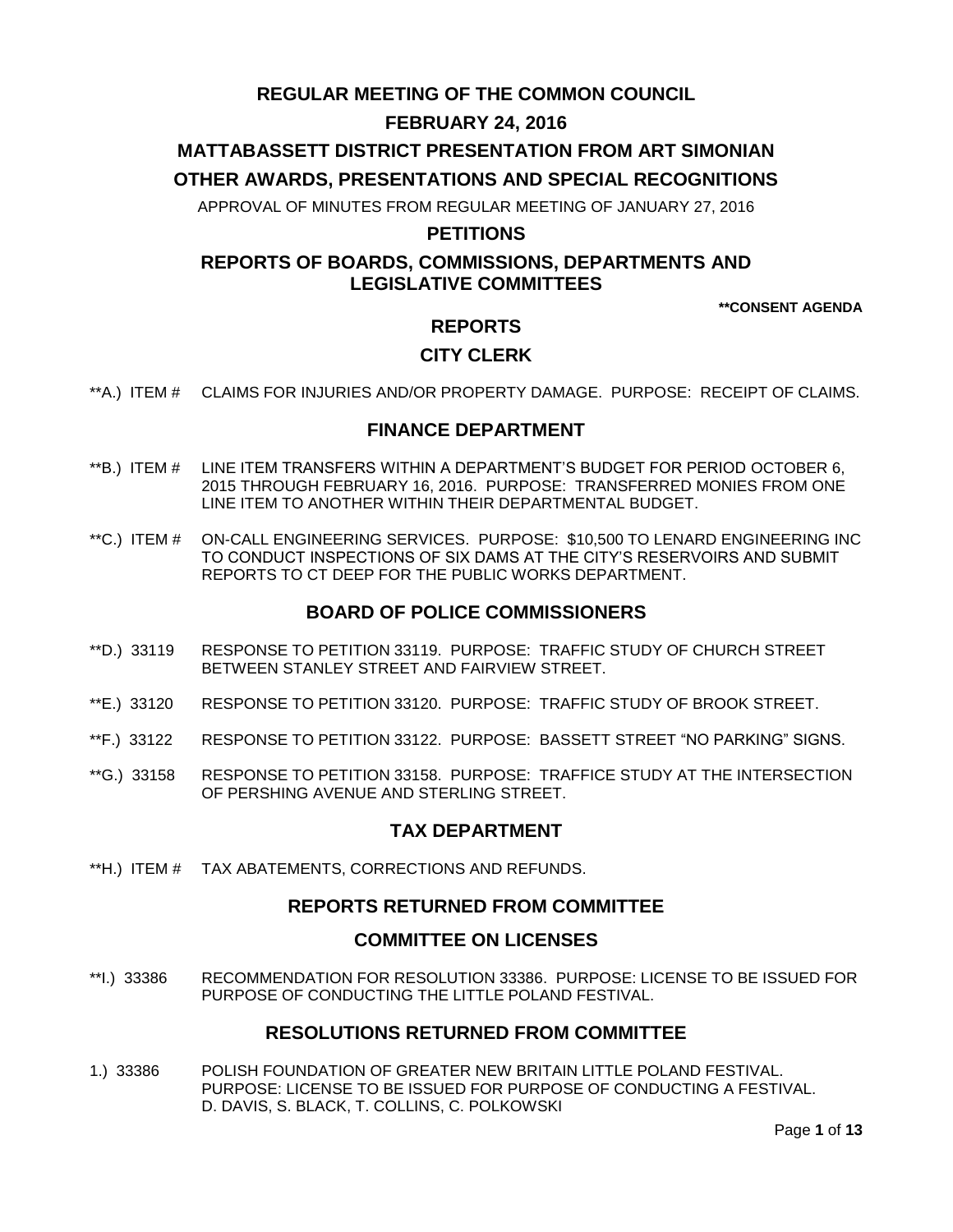# **NEW RESOLUTIONS**

- 2.) ITEM # [PROPOSED AMENDMENT TO THE CODE OF ORDINANCES. PURPOSE: INCREASE OF](#page-6-0)  [CERTAIN FEES FOR FOOD ESTABLISHMENTS AND TO ADOPT A PROVISION FOR](#page-6-0)  [MOBILE FOOD TRUCKS. D. SALERNO](#page-6-0)
- 3.) ITEM # [RPIP GRANT SUPPORT FOR CRCOG. PURPOSE: REGIONAL PERFOMANCE INCENTIVE](#page-11-0)  [PROGRAM PROJECT PROPOSAL AND AUTHORIZATION.](#page-11-0)  [J. GIANTONIO, D. SALERNO, C. CARLOZZI, JR.](#page-11-0)
- 4.) ITEM # HOLY CROSS CHURCH [BAZAAR/CARNIVAL. PURPOSE: LICENSE TO BE ISSUED FOR](#page-12-0)  [PURPOSE OF CONDUCTING A BAZAAR/CARNIVAL. D. NAPLES, R. SMEDLEY](#page-12-0)

## **UNFINISHED BUSINESS**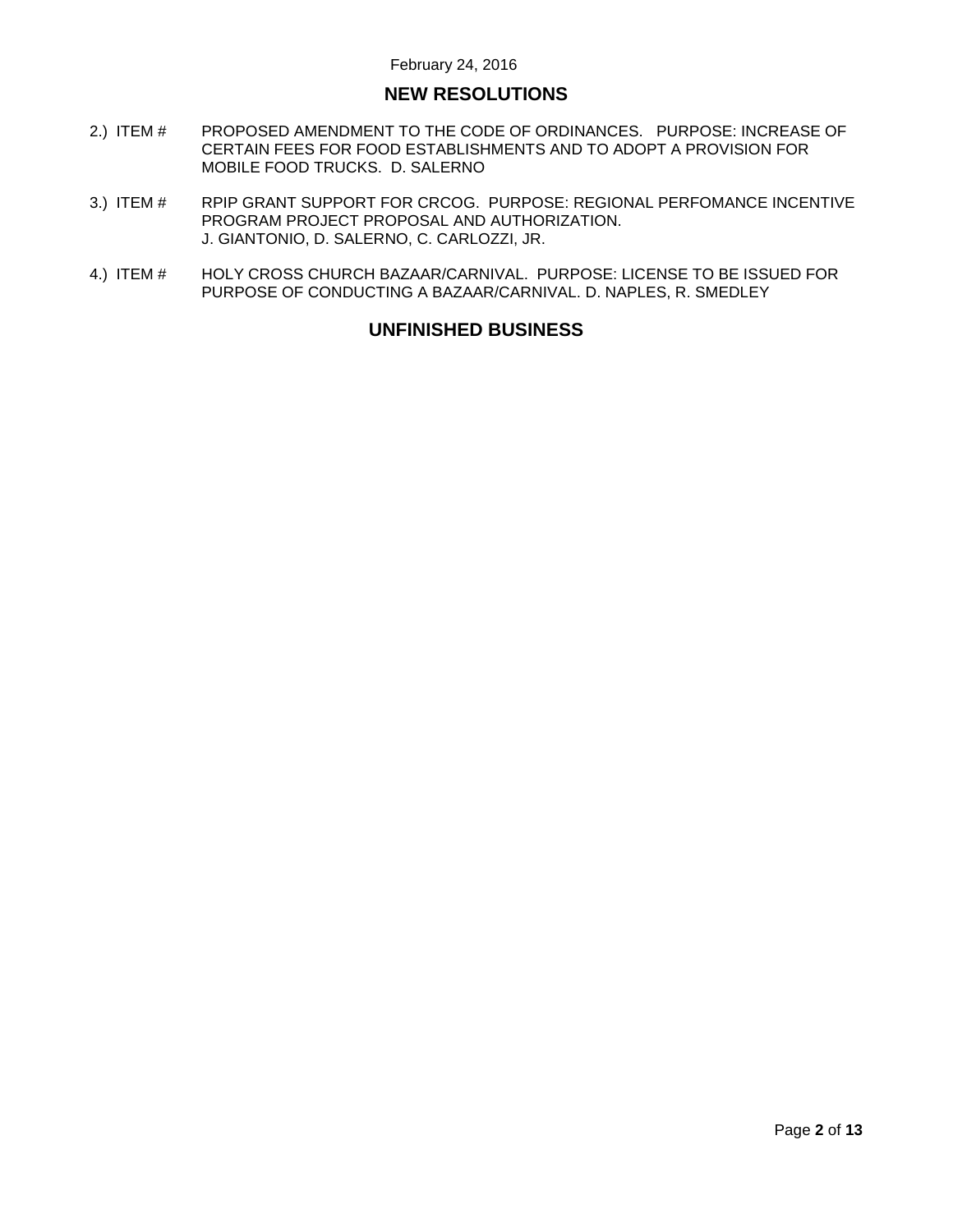# **REGULAR MEETING OF THE COMMON COUNCIL**

# **FEBRUARY 24, 2016**

# **MATTABASSETT DISTRICT PRESENTATION FROM ART SIMONIAN**

## **OTHER AWARDS, PRESENTATIONS AND SPECIAL RECOGNITIONS**

APPROVAL OF MINUTES FROM REGULAR MEETING OF JANUARY 27, 2016

## **PETITIONS**

# **REPORTS OF BOARDS, COMMISSIONS, DEPARTMENTS AND LEGISLATIVE COMMITTEES**

**\*\*CONSENT AGENDA**

## **REPORTS**

# **CITY CLERK**

<span id="page-2-0"></span>\*\*A.) ITEM # CLAIMS FOR INJURIES AND/OR PROPERTY DAMAGE. PURPOSE: RECEIPT OF CLAIMS.

REPORT OF: City Clerk

To Her Honor, the Mayor, and the Common Council of the City of New Britain: the undersigned beg leave to report the following:

ITEM #:

RE: CLAIMS FOR INJURIES AND/OR PROPERTY DAMAGE

CLAIMANTS NAME Hansen, Peter V. Rivera, Richard

> Mark H. Bernacki City Clerk

# **FINANCE DEPARTMENT**

<span id="page-2-1"></span>\*\*B.) ITEM # LINE ITEM TRANSFERS WITHIN A DEPARTMENT'S BUDGET FOR PERIOD OCTOBER 6, 2015 THROUGH FEBRUARY 16, 2016. PURPOSE: TRANSFERRED MONIES FROM ONE LINE ITEM TO ANOTHER WITHIN THEIR DEPARTMENTAL BUDGET.

REPORT OF: Finance Department

To Her Honor, the Mayor, and the Common Council of the City of New Britain: the undersigned beg leave to report the following:

ITEM #:

RE: Line Item Transfers within a department's budget for the period October 6, 2015 through February 16, 2016 (This report for information purposes only)

In accordance with the city of New Britain ordinance of Article VII – Finance, Section 2-494(3), the following departments have transferred monies from one line item to another within their departmental budget (total department budget has not changed). Each transfer will be continuously numbered from month to month throughout the fiscal year. This report represents the transfers executed by the mayor in accordance with the aforementioned ordinance for the period ending February 16, 2016

| Department:               | Civil Service                                                                       |                      |
|---------------------------|-------------------------------------------------------------------------------------|----------------------|
| From:                     | 001521002-5338                                                                      | (Test Fees)          |
| To:                       | 001521002-5334                                                                      | (Employee Physicals) |
| Amount:                   | \$2.500.00                                                                          |                      |
| <b>Brief Description:</b> | Additional funds needed due to employee required physicals for CDL license renewals |                      |
|                           |                                                                                     |                      |

Rebecca Salerni Deputy Finance Director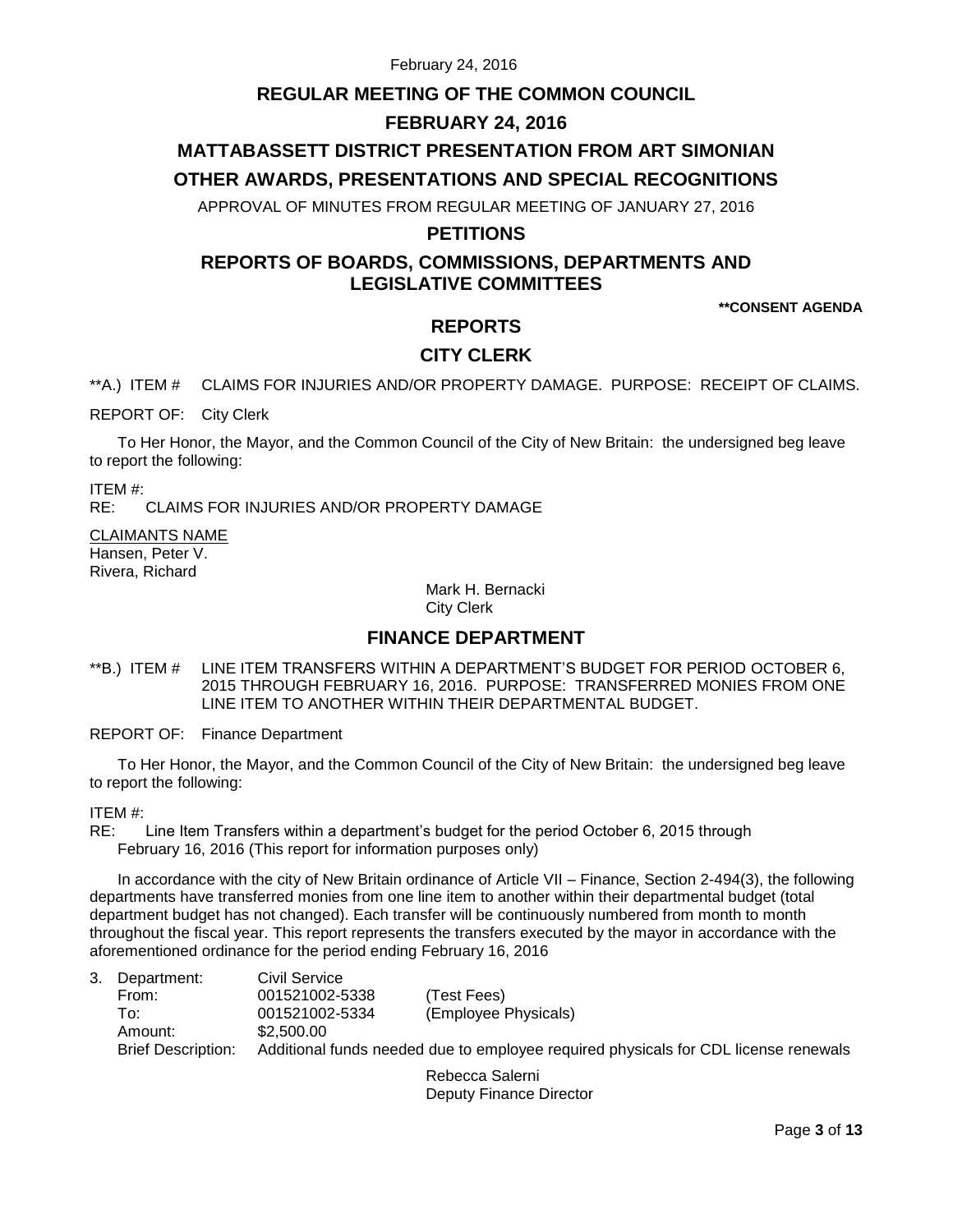<span id="page-3-0"></span>\*\*C.) ITEM # ON-CALL ENGINEERING SERVICES. PURPOSE: \$10,500 TO LENARD ENGINEERING INC TO CONDUCT INSPECTIONS OF SIX DAMS AT THE CITY'S RESERVOIRS AND SUBMIT REPORTS TO CT DEEP FOR THE PUBLIC WORKS DEPARTMENT.

REPORT OF: Finance Dept., Purchasing Division.

To Her Honor, the Mayor, and the Common Council of the City of New Britain: the undersigned beg leave to report the following:

ITEM #:

RE: On-Call Engineering Services DATE: February 24, 2016

The following on-call engineering project has been requisitioned following the award by the Common Council for on-call engineering contracts, Bid #3806, approved at its Regular Meeting of January 14, 2015. This project was presented and approved by the Water Commission at their February 9, 2016 meeting.

| Project Name: | Dam Inspections                                                                  |  |
|---------------|----------------------------------------------------------------------------------|--|
| Vendor:       | Lenard Engineering, Inc.                                                         |  |
| Amount:       | \$10.500.00                                                                      |  |
| Line Items:   | 9303500101-5659 Water Operating Expense or Supply, Operating Material and Supply |  |
| Requested By: | <b>Public Works Department, Utilities Division</b>                               |  |

Scope: Lenard Engineering, Inc will conduct inspections of the six (6) dams and two (2) dikes at the Utilities Division's Reservoirs in accordance with the CT DEEP Dam Inspection Regulations. Lenard Engineering, Inc will review their findings from past inspection of the Dams that was conducted in 2014 to more closely evaluate any past problem areas. The inspections will include observations of visible components of the Dams including their embankments, spillways, downstream channels, intake and outlet structures and training walls. Photographs of the Dam components and areas of concern will be taken along with aerial photographs of the watershed and impoundment areas of the reservoirs. Lenard Engineering, Inc will then create internal reports describing the conditions of each dam and estimate any seepage found. They will then meet with the Utilities Division to discuss their site inspection results of the Dams. They will make recommendations for any maintenance, improvements or repairs to the Dams. Lenard Engineering, Inc will then prepare the required CT DEEP formal Dam inspection reports and then submit the reports to them.

Resolved: That the Purchasing Agent is hereby authorized to issue a Purchase Order for \$10,500.00 to Lenard Engineering, Inc of Glastonbury, CT to conduct inspections of the six (6) dams at the City's Reservoirs and submit required reports to the CT DEEP for the Public Works Department, Utility Division.

Jack Pieper Purchasing Agent

## **BOARD OF POLICE COMMISSIONERS**

<span id="page-3-1"></span>\*\*D.) 33119 RESPONSE TO PETITION 33119. PURPOSE: TRAFFIC STUDY OF CHURCH STREET BETWEEN STANLEY STREET AND FAIRVIEW STREET.

### REPORT OF: THE BOARD OF POLICE COMMISSIONERS

To Her Honor, the Mayor, and the Common Council of the City of New Britain: the undersigned beg leave to report the following:

ITEM #: 33119

- RE: Common Council Petition #33119, re: Please conduct a traffic study of Church Street in the area between Stanley Street and Fairview Street. There have been numerous complaints of excessive speeding in the area.
- Date: February 24, 2016

This is an area that has seen more than a dozen motor vehicle stops in the past year. The Traffic Safety Bureau and the Patrol Division will continue increased law enforcement activity in this area.

No further action is required by the Board.

Jack W. Ferguson II Clerk of the Board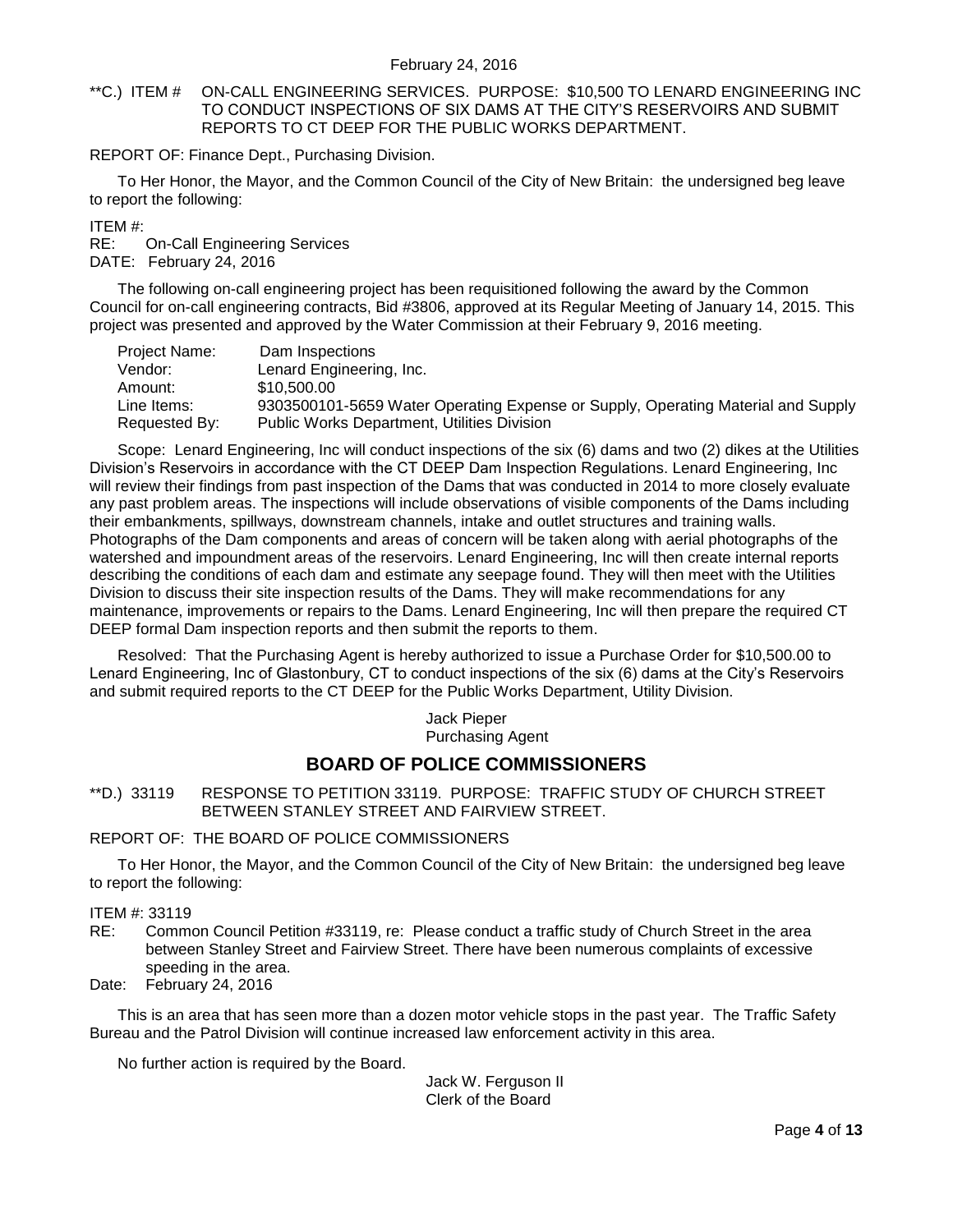#### <span id="page-4-0"></span>\*\*E.) 33120 RESPONSE TO PETITION 33120. PURPOSE: TRAFFIC STUDY OF BROOK STREET.

#### REPORT OF: THE BOARD OF POLICE COMMISSIONERS

To Her Honor, the Mayor, and the Common Council of the City of New Britain: the undersigned beg leave to report the following:

ITEM #: 33120

- RE: Common Council Petition #33120, re: Please conduct a traffic study of Brook Street. There have been numerous complaints of excessive speeding at all hours of the day.
- Date: February 24, 2016

A similar petition (#33091), was addressed by the Board in June 2015. Since that time, increased enforcement activity has taken place in in this area. Both the Traffic Safety Bureau and the Patrol Division will continue increased enforcement in this area.

No further action is required by the Board.

Jack W. Ferguson II Clerk of the Board

<span id="page-4-1"></span>\*\*F.) 33122 RESPONSE TO PETITION 33122. PURPOSE: BASSETT STREET "NO PARKING" SIGNS.

REPORT OF: THE BOARD OF POLICE COMMISSIONERS

To Her Honor, the Mayor, and the Common Council of the City of New Britain: the undersigned beg leave to report the following:

#### ITEM #: 33122

RE: Common Council Petition #33122, re: Please install "No Parking" signs the length of Bassett Street. Current signs are either faded or have been removed.

Date: February 24, 2016

There are currently authorized parking restrictions in the area of Northend School. There is also a weekday, daytime restriction on the east side of Bassett Street just north of Brook Street. No further new restrictions are needed. However, the authorized signage will be reviewed by Public Works so faded and missing signs can be replaced.

No further action is required by the Board.

#### Jack W. Ferguson II Clerk of the Board

### <span id="page-4-2"></span>\*\*G.) 33158 RESPONSE TO PETITION 33158. PURPOSE: TRAFFICE STUDY AT THE INTERSECTION OF PERSHING AVENUE AND STERLING STREET.

#### REPORT OF: THE BOARD OF POLICE COMMISSIONERS

To Her Honor, the Mayor, and the Common Council of the City of New Britain: the undersigned beg leave to report the following:

#### ITEM #: 33158

RE: Common Council Petition #33158, re: Please conduct a traffic study at the intersection of Pershing Avenue and Sterling Street for the possibility of adding a four-way "Stop" sign.

#### Date: February 24, 2016

The Traffic Safety Bureau supervisor surveyed this area and determined that this request is trying to use "STOP" signs for speed control, which is not an authorized use of a "STOP" sign. A check of the past three year history of this intersection finds only one motor vehicle accident since January 1, 2012. He recommends denying this petition.

The Board voted to deny this request for a four-way "STOP" sign at the intersection of Pershing Avenue and Sterling Street.

> Jack W. Ferguson II Clerk of the Board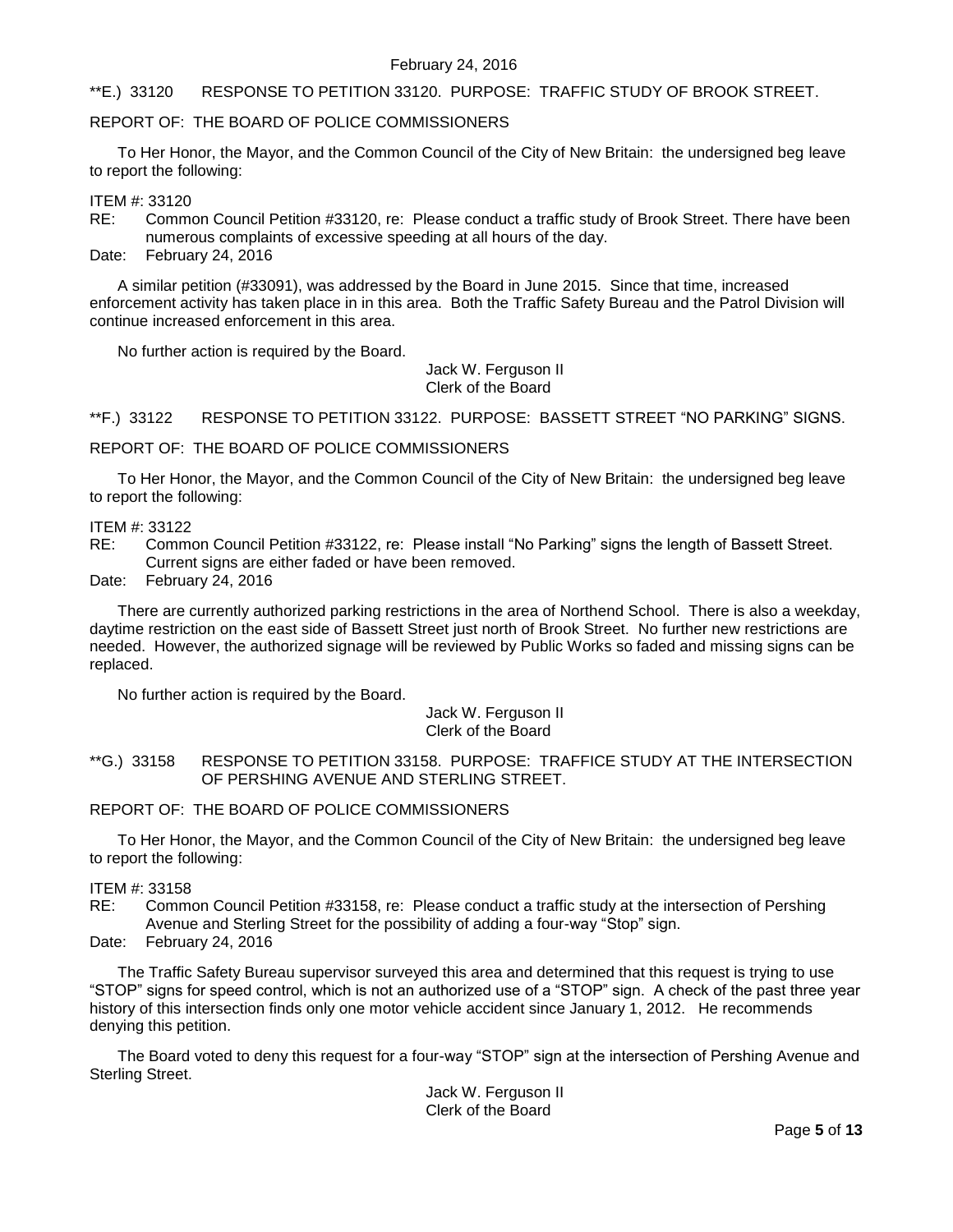# **TAX DEPARTMENT**

<span id="page-5-0"></span>\*\*H.) ITEM # TAX ABATEMENTS, CORRECTIONS AND REFUNDS.

REPORT OF: Tax Collector

To Her Honor, the Mayor, and the Common Council of the City of New Britain: the undersigned beg leave to report the following:

ITEM #:

RE: Tax Abatements, Corrections and Refunds

The Collector of Taxes has referred a list of tax abatements, corrections and refunds. Acceptance and adoption is respectfully recommended.

> Cheryl S. Blogoslawski Tax Collector

# **REPORTS RETURNED FROM COMMITTEE**

# **COMMITTEE ON LICENSES**

<span id="page-5-1"></span>\*\*I.) 33386 RECOMMENDATION FOR RESOLUTION 33386. PURPOSE: LICENSE TO BE ISSUED FOR PURPOSE OF CONDUCTING THE LITTLE POLAND FESTIVAL.

REPORT OF: COMMITTEE ON LICENSES

To Her Honor, the Mayor, and the Common Council of the City of New Britain: the undersigned beg leave to report the following:

#### ITEM #:33386

RE: Little Poland Festival

The Committee on Licenses, held a meeting on Monday, February 22, 2016, at 7:00 pm in the Council Chambers, voted to adopt and refer back to the Common Council with a favorable recommendation the following:

RESOLVED; by the Common Council of the City of New Britain that the Mayor be and is hereby authorized to issue to the Polish Foundation of New Britain, said licenses as may be issued under Chapter 5, Section 5-15 through 5-22, of the Code of Ordinances, for Sunday, April 24, 2016, between the hours of 11:00 AM to 6:00 PM for the purpose of conducting the annual "Little Poland Festival" on Broad Street. The organization is also requesting that the Police Department allow the closure of Broad Street from Gold Street to Washington Street and the closure of Grove Street from Orange Street to Lyman Street. Horace Street access to Broad Street would also be closed.

Alderman Daniel Davis, Chair

## **RESOLUTIONS RETURNED FROM COMMITTEE**

<span id="page-5-2"></span>1.) 33386 POLISH FOUNDATION OF GREATER NEW BRITAIN LITTLE POLAND FESTIVAL. PURPOSE: LICENSE TO BE ISSUED FOR PURPOSE OF CONDUCTING A FESTIVAL. D. DAVIS, S. BLACK, T. COLLINS, C. POLKOWSKI

Item #33386 RE: Little Poland Festival

To Her Honor, the Mayor, and the Common Council of the City of New Britain: the undersigned beg leave to recommend the adoption of the following:

RESOLVED; by the Common Council of the City of New Britain that the Mayor be and is hereby authorized to issue to the Polish Foundation of New Britain, said licenses as may be issued under Chapter 5, Section 5-15 through 5-22, of the Code of Ordinances, for Sunday, April 24, 2016, between the hours of 11:00 AM to 6:00 PM for the purpose of conducting the annual "Little Poland Festival" on Broad Street. The organization is also requesting that the Police Department allow the closure of Broad Street from Gold Street to Washington Street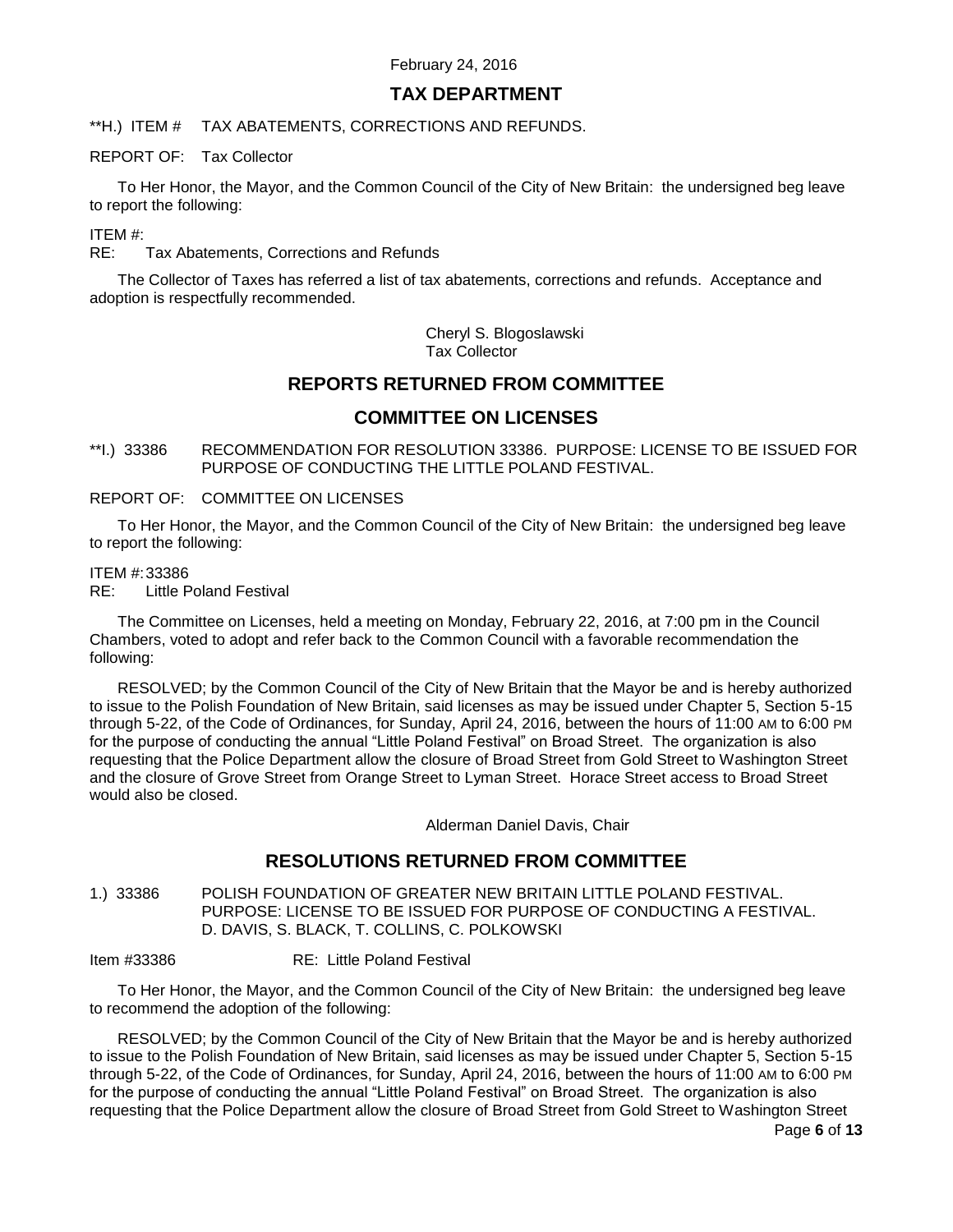and the closure of Grove Street from Orange Street to Lyman Street. Horace Street access to Broad Street would also be closed.

> Alderman Daniel Davis Alderwoman Shirley Black Alderman Tremell Collins Alderman Christopher Polkowski

# **NEW RESOLUTIONS**

### <span id="page-6-0"></span>2.) ITEM # PROPOSED AMENDMENT TO THE CODE OF ORDINANCES. PURPOSE: INCREASE OF CERTAIN FEES FOR FOOD ESTABLISHMENTS AND TO ADOPT A PROVISION FOR MOBILE FOOD TRUCKS. D. SALERNO

Item # RE: Increase of certain fees and addition of mobile food vehicles

To Her Honor, the Mayor, and the Common Council of the City of New Britain: the undersigned begs leave to recommend the adoption of the following:

Resolution Summary: PURPOSE. To amend the Code of Ordinance to provide for the increase of certain fees for food establishments and to adopt a provision for mobile food trucks.

BE IT ORDAINED BY THE COMMON COUNCIL OF THE CITY OF NEW BRITAIN that the Chapter 10, Article II and Chapter 14, Article X of the Code of Ordinances, City of New Britain, be amended to read as follows (inserted text appears in underline; deleted text appears in strikethrough; new sections begin with the word [new]):

### CHAPTER 10, ARTICLE II - DIVISION 2. LICENSES

Sec. 10-37. - Classifications of food establishments; fees for issuance of licenses; duration; inspection intervals; re-inspection fees; late charge.

(a)

(b)

All licenses to conduct, operate or maintain any food establishment shall be issued for a period of one (1) year beginning July 1 and ending June 30 of the following year, except that any license issued after July 1 of any year shall expire as of the June 30 following the date of issuance of such license.

Food establishments shall be classified as follows:

(1)

Class I establishment — Food service establishment with commercially prepackaged food and/or hot or cold beverages only. No preparation, cooking or hot holding of potentially hazardous foods is included, except that commercially packaged precooked foods may be heated and served in the original package within four (4) hours; e.g., cold commercially packaged sandwiches and sandwich meat and cheeses, pastries, confectioneries, snacks, popcorn, pretzels, donuts, coffee, tea, soft drinks, etc.

(2)

Class II establishment — Food service establishment using cold or ready to eat commercially processed food requiring no further heat treatment and/or hot or cold beverages. No cooking, heating or hot holding of potentially hazardous foods is included, except that commercially packaged precooked foods may be heated and served in the original package within four (4) hours, and commercially precooked hot dogs, kielbasa and soup may be heated if transferred directly out of the original package and served within four (4) hours; e.g., cold deli sandwiches, salads, commercially prepared, processed and packaged sandwiches, hot dogs, kielbasa, soups, coffee, tea, soft drinks, etc.

(3)

Class III establishment — Food service establishment having on the premises exposed potentially hazardous foods that are prepared by hot processes and consumed by the public within four (4) hours of preparation; e.g., hot meat sandwiches, pizza, soups, seafood, etc.

(4)

Class IV establishment — Food service establishment having on the premises exposed potentially hazardous foods that are prepared by hot processes and held for more than four (4) hours prior to consumption by the public; e.g., meats, poultry, eggs, seafood, dairy, etc.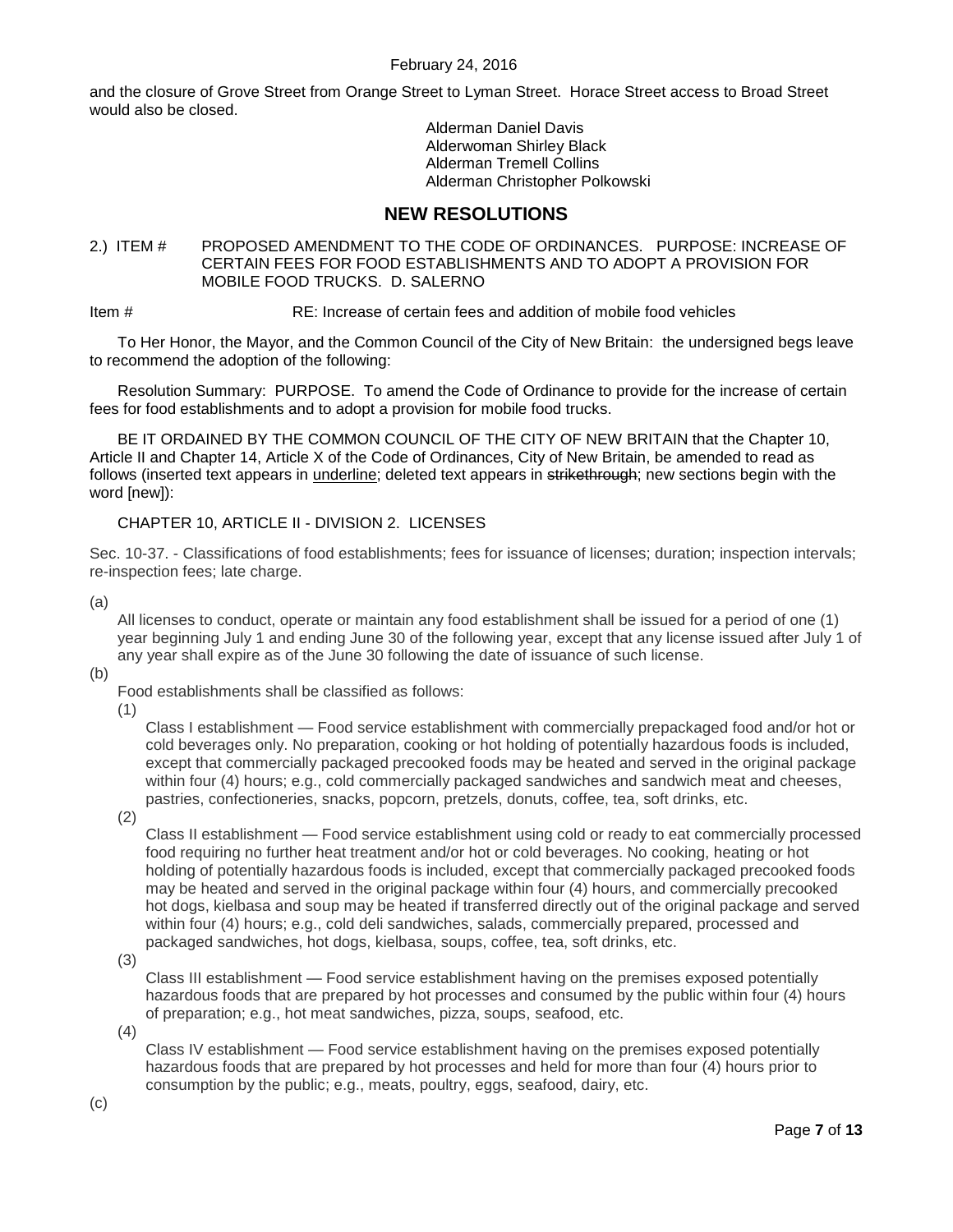Food establishments shall be inspected at the following intervals:

- (1)
	- Class I establishment 360 days;
- (2)
	- Class II establishment 180 days;
- (3)

Class III establishment — 120 days;

(4) Class IV establishment — 90 days;

(5)

Temporary food service establishment — At intervals based on the applicable class of the establishment.

(d)

Every applicant for a license to conduct, operate or maintain a food establishment shall pay a fee or fees for such establishment in accordance with the following schedule:

(1)

Class I establishment:

a.

b.

Fixed establishment — One hundred ten dollars (\$110.00) per year, or part thereof.

Mobile establishment — Seventy-five dollars (\$75.00 \$90.00) per year, or part thereof.

(2)

Class II establishment:

Fixed establishment — One hundred forty-five dollars (\$145.00) per year, or part thereof.

b.

a.

Mobile establishment — One hundred dollars (\$100.00 \$125.00) per year, or part thereof.

(3)

Class III establishment:

a.

b.

Fixed establishment — One hundred eighty dollars (\$180.00) per year, or part thereof, plus two dollars (\$2.00) per seat for each seat in excess of thirty-five (35).

Mobile establishment — One hundred forty dollars  $($140.00 $170.00)$  per year, or part thereof.

(4)

Class IV establishment — Two hundred fifteen dollars (\$215.00) per year, or part thereof, plus two dollars (\$2.00) per seat for each seat in excess of thirty-five (35).

(5)

Temporary food service establishment — Thirty-five dollars (\$35.00) per day up to a maximum of one hundred seventy-five dollars (\$175.00) per year.

(e)

Late charge for food establishment licensing fee. There shall be a thirty dollar (\$30.00) late charge for any food establishment licensing fee not received by June 30. In addition, there shall be an additional thirty dollars (\$30.00) charge for each additional thirty-day period that the fee remains delinquent.

(f)

Re-inspection fee. In the event that a food establishment shall require a re-inspection as a result of having failed to attain a passing grade on the initial inspection (4 pt. item(s) not corrected or previous grade below 80), such food establishment shall be required to pay a re-inspection fee of one hundred twenty-five dollars (\$125.00) for each required re-inspection.

(g)

All new or extensively remodeled food establishments must undergo a plan review before beginning operation. A fee of one hundred fifty dollars (\$150.00) is to be paid for each plan review.

#### CHAPTER 14, ARTICLE X. ITINERANT VENDORS

Sec. 14-211. - Scope of article.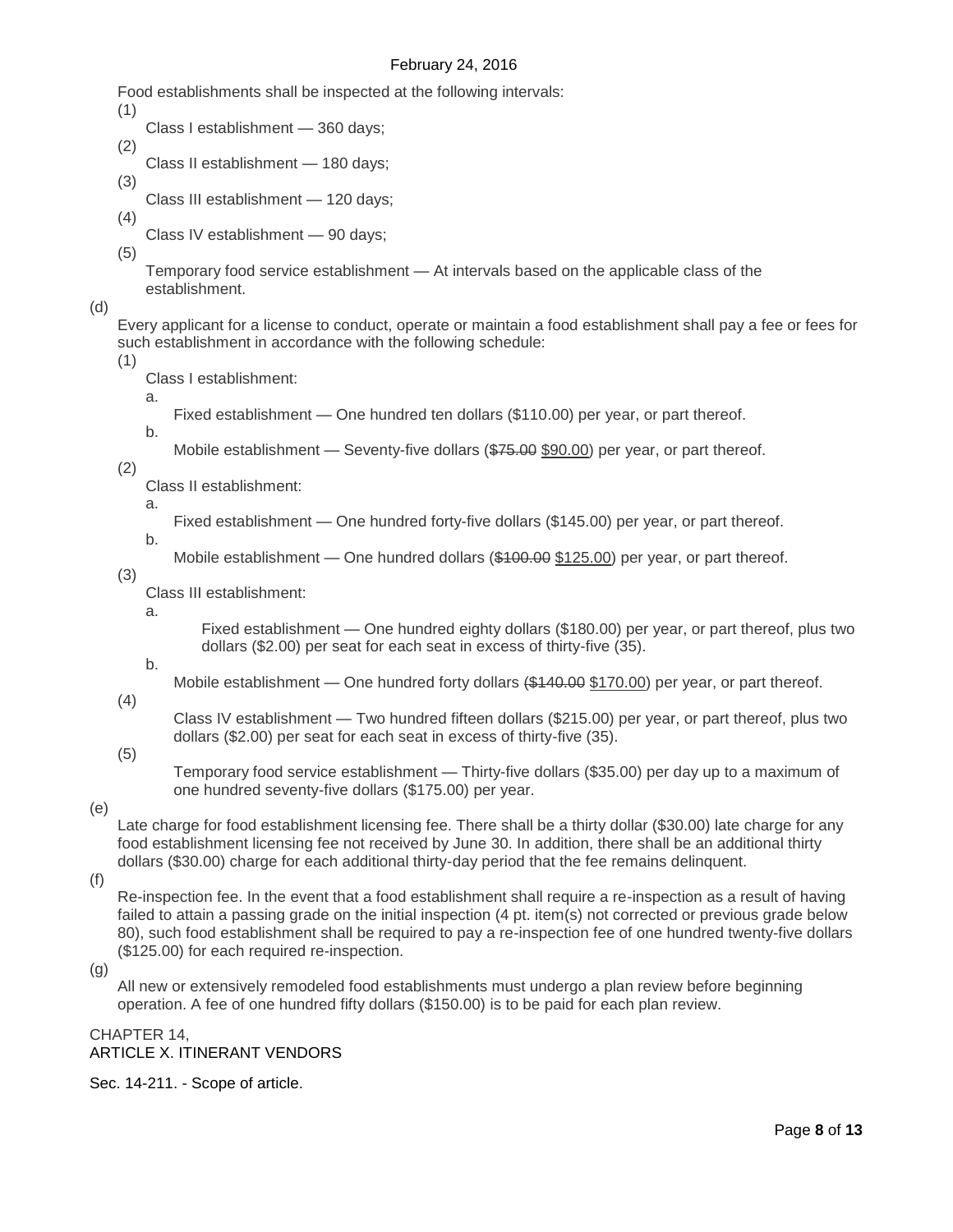(a)

The provisions of this article shall not apply to, sales made to dealers by commercial travelers or selling agents in the usual course of business nor to bona fide sales of goods, wares and merchandise by sample for future delivery, nor to any sale of goods, wares or merchandise on the grounds of any incorporated agricultural society during the continuance of any annual fair held by such society.

(b)

No itinerant vendor shall be relieved or exempted from the provisions and requirements of this article by reason of associating himself temporarily with any local dealer, auctioneer, trader or merchant, or by conducting any temporary or transient business in connection with or in the name of any local dealer, auctioneer, trader or merchant.

 $(c)$ 

Mobile food vehicles on public property in the city, as defined in this article, shall be subject to regulation, including the requirement of regulatory licenses and permits. Vending in the public right-of-way without a permit issued pursuant to this article shall be unlawful and subject to the penalties as set forth in this section.

Sec. 14-212. - Definitions.

#### As used in this article:

Itinerant vendor shall mean any person, whether principal or agent, who engages in a temporary or transient business, either in one location or traveling from place to place, selling goods, wares and merchandise, and who, for the purpose of carrying on such business, hires, leases or occupies any building or structure in the city for the exhibition and sale of such goods, wares and merchandise.

Peddler shall mean any person, whether principal or agent, who goes from town to town or from place to place in the same town selling or bartering, or carrying for sale or barter, or exposing therefor, any goods, wares or merchandise, either on foot or from any animal or vehicle.

Temporary or transient business shall mean any exhibition and sale of goods, wares and merchandise which is carried on in any tent, booth, building or other structure, unless such place shall be open for business during usual business hours for a period of at least nine (9) months in each year.

Designated food vehicle area means a geographic area designated in this article wherein permitted food vehicle vendors may vend from available metered parking spaces in accordance with this article and in accordance with Chapter 24 of the City of New Britain Code of Ordinances.

Mobile Food Vehicle means any motor vehicle used for vending of food items to the public in designated food vehicle areas.

A "mobile food vendor" is: one who sells food and/or drink which is processed or prepared in, and sold from, a licensed or moveable vehicle to walk-up customers. A mobile food vendor shall include "food truck" vendors.

Sec. 14-213. - License—Required. Exceptions.

(a)

No itinerant vendor, except one exempt under the general statutes, shall sell or offer for sale in the city any goods, wares or merchandise, unless he has obtained a license to do so issued by the city police department. Department of Licenses, Permits, and Inspections.

(b)

No peddler, except one exempt under the general statutes, shall sell or offer for sale in the city any goods, wares or merchandise, unless he has obtained a license to do so issued by the city police department; Department of Licenses, Permits, and Inspections; provided, however, that no such peddler's license shall be required for sales by farmers and gardeners of the produce of their farms and gardens on their own premises or at public farmers' markets designated by the common council.

 $(c)$ 

No mobile food vendor shall:

1) Conduct his/her business upon any street, alley, sidewalk, park or any other public place unless his/her license specifies that the sale of food in such public place is permitted thereunder, and, in no case shall such sale be allowed without approval of a license by the Director of Licenses, Permits and Inspections; and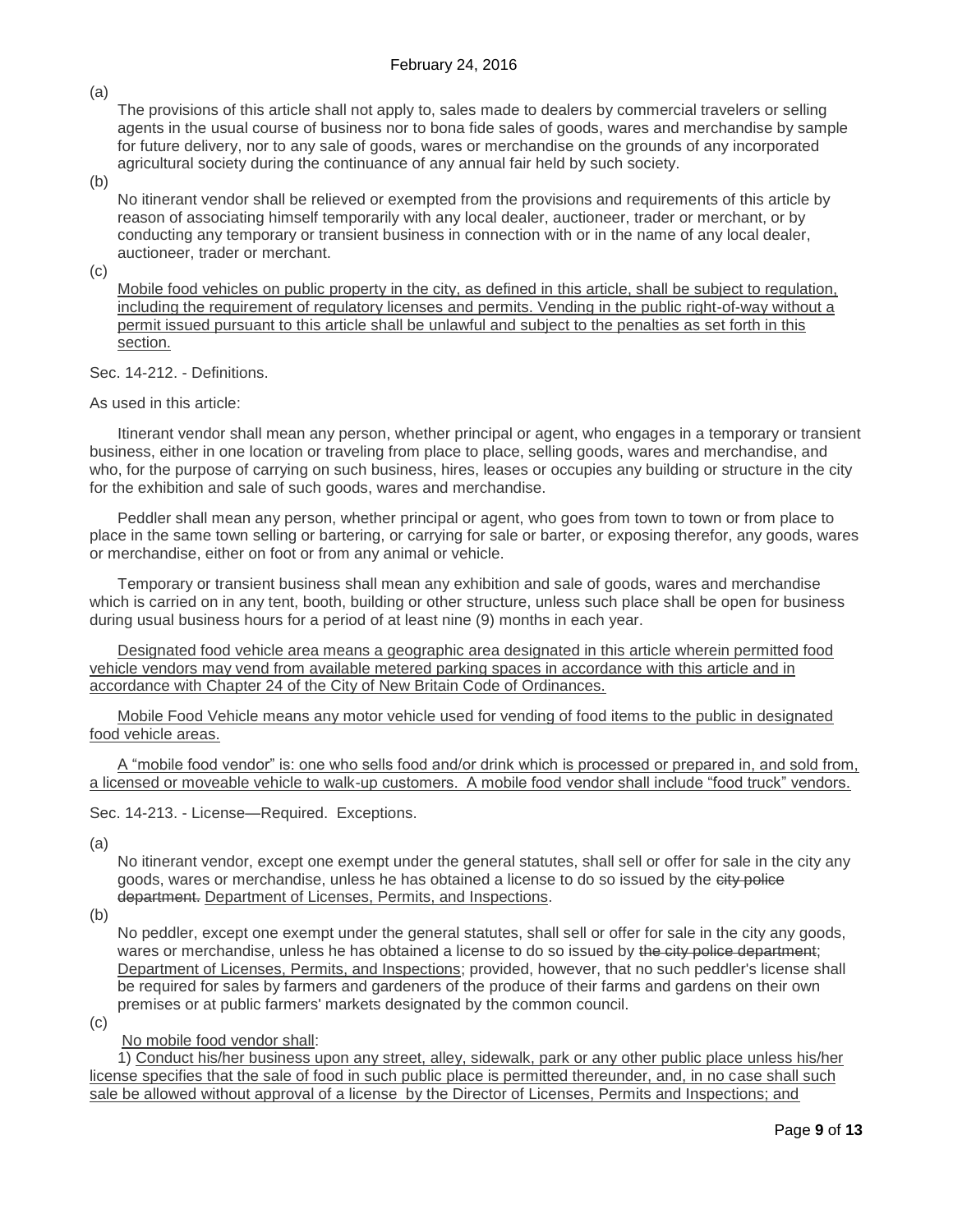2) Park or stand his/her wagon, automobile or other vehicle upon any sidewalk or sidewalk area, or upon any street, alley highway or public thoroughfare so as to cause or increase congestion, obstruct travel or inconvenience the public. For the purpose of this section, the judgment of a Police Officer, exercised in good faith, shall be conclusive as to whether the area is congested, or the public impeded or inconvenienced. (d)

The Director of Licenses, Permits and Inspections shall have the authority to approve the license and designate the public location after considering the location or area proposed by the applicant, the type of business to be conducted and any other applicable information.

Sec. 14-214. - Same—Applications.

(a)

Applicants for a license required by this article who are not residents of the state shall file their applications at least two (2) weeks prior to the effective date for the use of such license.

(b)

Applicants, when applying for such license, must show conclusive proof of possession of a state sales and use tax permit and a state vendor's permit.

(c)

 Any person desiring to operate a mobile food vehicle shall make a written application for such license to the Director of Licenses, Permits, and Inspections. The application for such license shall be on forms provided by the Director of Licenses, Permits, and Inspections and shall include the following:

- 1. Name, signature and address of each applicant and each corporate officer.
- 2. Name and address of the approved commercial supply source and the affiliated licensed food establishment in the city.
- 3. Plans and specifications for the mobile food vehicle, including the proposed layout, photographs, mechanical schematics, construction materials, finish schedules, equipment types, manufacturers, model numbers, locations, dimensions, weight of vehicle per wheel, performance capacities, power source, installation specifications, and information on any custom fabricated equipment.
- 4. Proof of access to restrooms with a hand sink for use by employees within two hundred (200) feet of the mobile food vehicle, when the vehicle is parked in one location for more than two hours. Proof of access shall be evidenced by written agreement between the vendor and the business or entity which will provide such access.
- 5. A signed statement that the vendor shall hold harmless the city and its officers and employees, and shall indemnify the city, its officers and employees for any claims for damage to property or injury to persons which may be occasioned by any activity carried on or under the terms of the permit. Vendor shall furnish and maintain such public liability, food products liability, and property damage insurance as will protect vendor, property owners, and the city from all claims for damage to property or bodily injury, including death, which may arise from the operations under the license or in connection therewith. Such insurance shall provide coverage of not less than one million dollars (\$1,000,000.00) per occurrence. The policy shall further provide that it may not be cancelled except upon thirty (30) days written notice served upon the City of New Britain, The Office of Corporation Council. A license issued pursuant to the provisions of this section shall be invalid at any time the insurance required herein is not maintained and evidence of continuing coverage is not filed with the Department of Licenses, Permits and Inspections.

Sec. 14-216. - Same—Fees and Penalties.

The fee for a vendor's license under this article shall be two five hundred fifty dollars (\$250.00) (\$500.00) per year except that there shall be no fee for a license issued to vendors of toys, flags, foodstuffs, novelties, crafts and similar items for use and in connection with parades, bazaars, circuses and similar community events located within the city. Such license shall be for a period not to exceed five (5) days. Sales under such a license shall be limited to the route of the parade or the location of the bazaar, circus or similar community event. Such license shall expire upon the ending of the event. Each vendor unit shall be permitted separately. The initial fee for said vendor's license shall be pro-rated on a daily basis from the date of approval of the license until June 30<sup>th</sup>. Vendor permits must be renewed every July 1<sup>st</sup>.

Each mobile food vehicle vendor that uses metered parking spaces designated in a mobile food vehicle area between the hours of 6:00 am and 7:00 pm, Monday through Friday shall be required to prepay parking permit fees for said designated spaces of at a daily rate.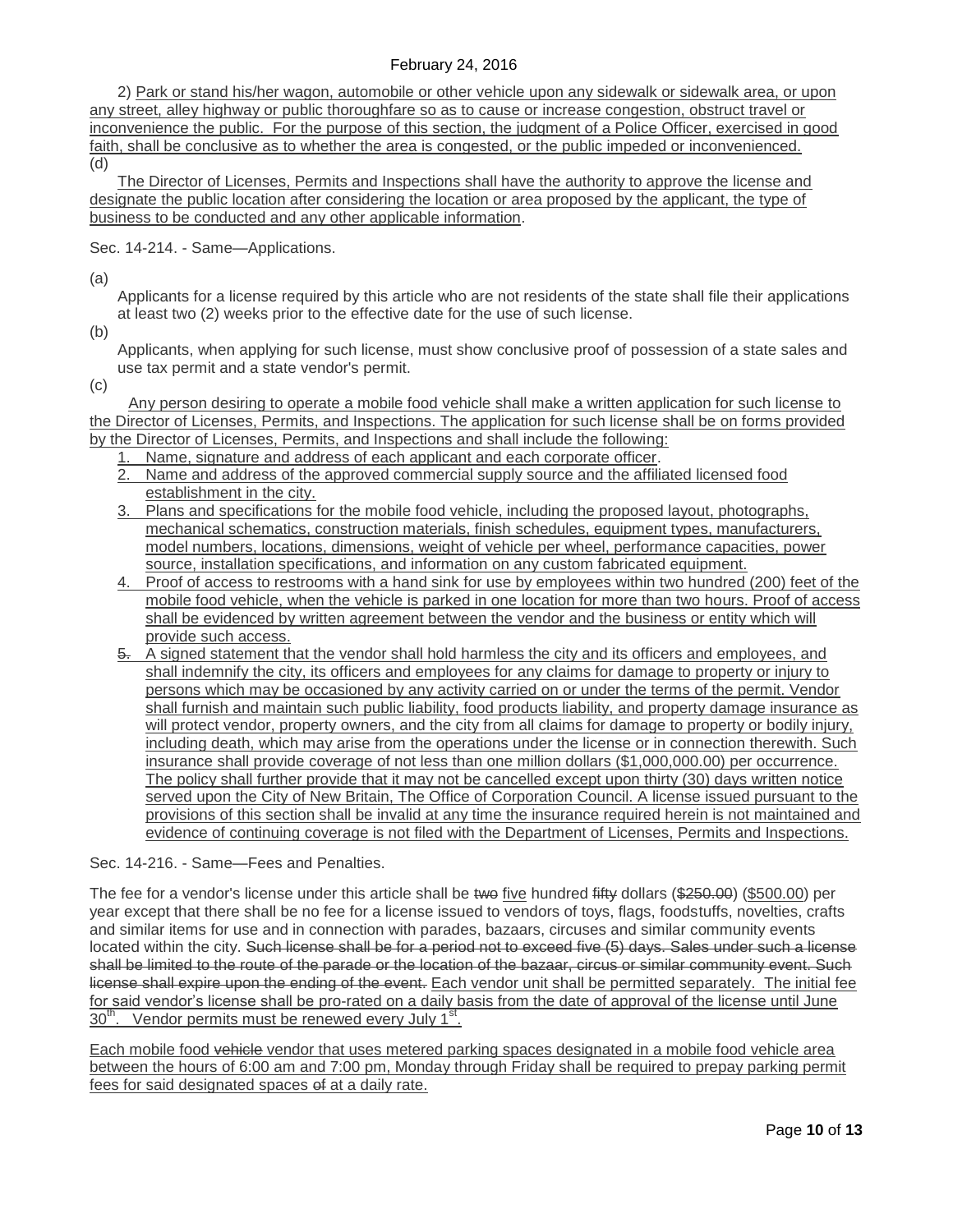Any person not in compliance with Sec. 14-213 and Sec. 14-216 shall be fined two hundred fifty dollars (\$250.00) for each violation and each day not in compliance shall constitute a separate and distinct violation.

Sec. 14-218. - Same—Revocation.

(a)

The license issued pursuant to this article may be revoked by the board of police commissioners of the city, Director of Licenses, Permits, and Inspections, after notice and hearing, for any of the following causes:

(1)

- Any fraud, misrepresentation or false statement contained in the application for license;
- (2)
	- Any fraud, misrepresentation or false statement made in connection with the selling of goods, wares or merchandise;
- (3)
	- Any violation of this article;
- (4)
- Conviction of the licensee of any felony or of a misdemeanor involving moral turpitude; or (5)

Conducting the business licensed under this article in an unlawful manner or in such a manner as to constitute a breach of the peace or to constitute a menace to the health, safety or general welfare of the public.

(b)

Notice of hearing for revocation of a license shall be given in writing, setting forth specifically the grounds of the complaint and the time and place of the hearing. Such notice shall be mailed, postage prepaid, to the licensee, at his last known address, at least five (5) days prior to the date set for the hearing.

Sec. 14-219. - Same—Expiration.

Unless sooner revoked, all licenses required by this section shall expire one year from the date of their issuance on June  $30<sup>th</sup>$  of each year.

Sec. 14-222. - Selling goods from vehicles prohibited in certain areas.

(a)

No person shall sell or offer for sale merchandise, food or drinks of any kind or description from parked vehicles or mobile units on Main Street between North Street and Franklin Square or on Franklin Square from Main Street to Whiting Street or on any street which intersects Main Street or Franklin Square for a distance of three thousand (3,000) feet from the point at which such street intersects Main Street or Franklin Square except in locations that are designated by the City of New Britain for mobile food vendors or in connection with a parade, bazaar, circus, or similar community event for which a license has been issued.

(b)

No person shall sell or offer for sale merchandise of any kind or description, including, but not limited to, foodstuffs within three thousand (3,000) feet of any public, parochial or private school at the time of dismissal or for one-half (½) hour following dismissal except in locations that are designated by the City of New Britain for mobile food vendors.

Sec. 14-223. - Duty of police Director Department of Licenses, Permits, and Inspections to enforce.

It shall be the duty of the Department of Licenses, Permits and Inspections police officers of the city to examine all places of business and persons in their respective territories subject to the provisions of this article, to determine if this article has been complied with and to enforce the provisions of this article against any person found to be violating the same.

Sec. 14-224 – Vending operational rules.

(a)

Amplified sound or sound equipment must comply with Chapter 16, Article V of the City of New Britain Noise Ordinances regarding noise;

Designated food truck areas shall be open to mobile food vehicles on a first come-first served basis;

(c)

(b)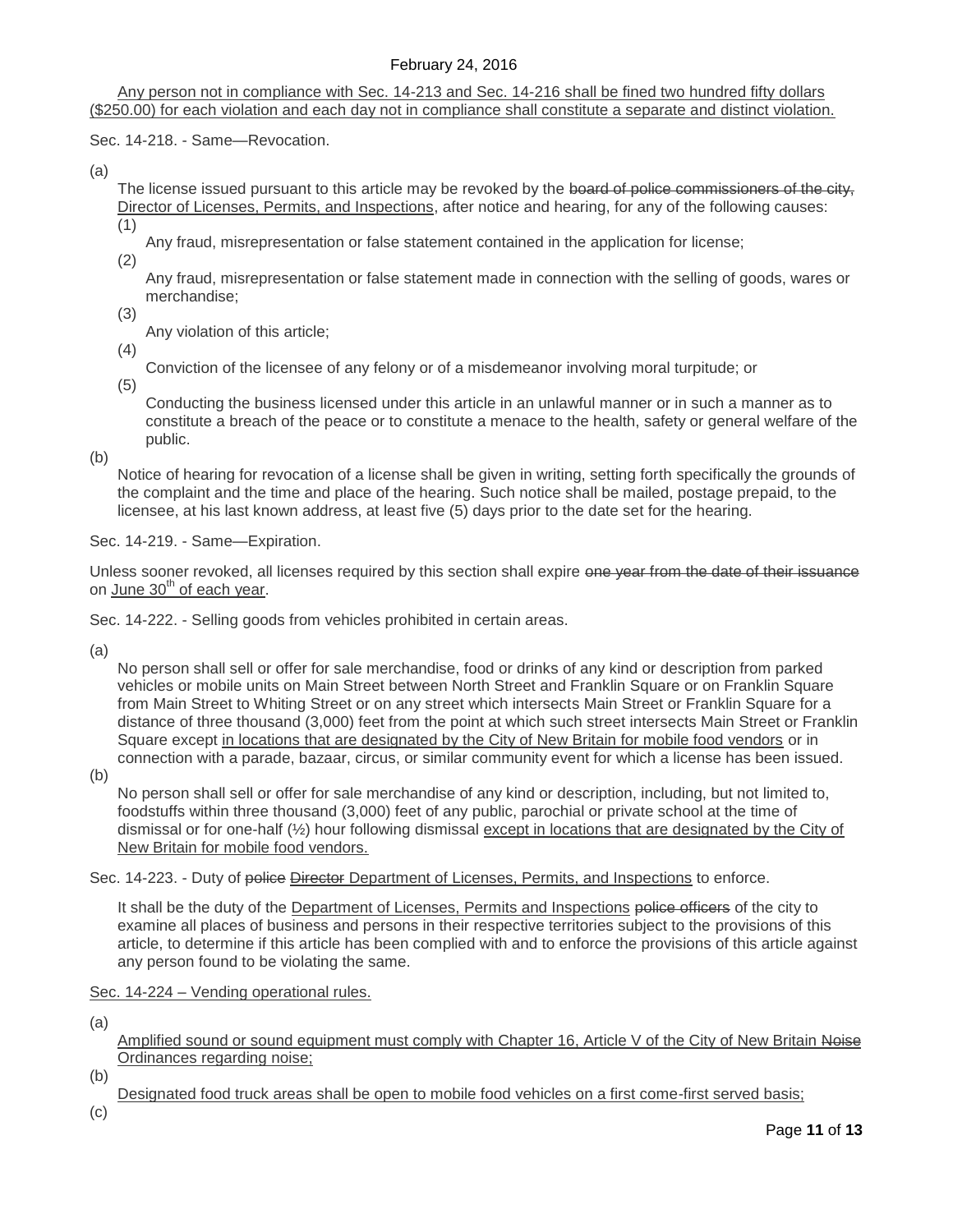Permits are issued on a first-come-first-served basis until such time as the number of applicants exceeds the maximum vendors allowed;

(d)

All vendors shall display their valid vending permits and any required copies of licensing agreements at the valid vendor location;

(e)

Any power required for the mobile food vehicle located on a public way shall be self-contained and shall not use utilities drawn from the public right-of-way. No power cable or equipment shall be extended at grade across any city street, alley or sidewalk;

(f)

The mobile food vehicle must prominently display the name and address of the owner;

(g)

No mobile food vehicle shall use external signage, bollards, seating, or any other equipment not contained within the vehicle;

(h)

Vending carts and/or food trucks shall not be left unattended or stored at any time in the operating area when vending is not taking place or during restricted hours of operation;

(i)

(j)

The mobile food vehicle shall not have a drive-through; and

Food trucks may only be open to and may only serve customers from the side of the truck facing the sidewalk. Food trucks are prohibited from operating with their trucks open to the roadway.

#### Alderman Daniel Salerno

<span id="page-11-0"></span>3.) ITEM # RPIP GRANT SUPPORT FOR CRCOG. PURPOSE: REGIONAL PERFOMANCE INCENTIVE PROGRAM PROJECT PROPOSAL AND AUTHORIZATION. J. GIANTONIO, D. SALERNO, C. CARLOZZI, JR.

Item # RE:

To Her Honor, the Mayor, and the Common Council of the City of New Britain: the undersigned beg leave to recommend the adoption of the following:

#### RESOLUTION SUMMARY: RPIP Grant Support for CRCOG

WHEREAS, Section 4-124s as amended by Section 251 and 253 of Public Act 13-247 passed by the Connecticut State Assembly provides statewide incentive grants to regional planning organizations for projects that involve shared services; and

WHEREAS, the Capitol Region Council of Governments is acting as a convener and facilitator of service sharing projects around the CRCOG region; and

WHEREAS, on November 24, 2015 and January 27, 2016 the Policy Board of CRCOG passed resolutions authorizing development and submittal of an application package to the State Office of Policy and Management for founding under the Regional Performance Incentive Grant Program, on behalf of the Coucil's member municipalities, and municipalities of other regions, which are participating in Council inititiatives; and

WHEREAS, the Chief Elected Officials and municipal staff of the Capitol Region have developed a list of service sharing project proposals that will be included in this application package, to the benefit of individual municipalities and the region as a whole; and

WHEREAS, the City of New Britain has expressed an interest in taking part in the project proposal(s) entitled:

- 1. Stop Loss Captive Insurance
- 2. Anchor Institution and Neighborhood Engagement in TOD Next Steps
- 3. Regional Computer Forensics Laboratory
- 4. Economic Development Grant for the Towns of Bolton, Coventry, Mansfield and Tolland
- 5. Regional Service Management (CRM) System
- 6. Code Enforcement Software